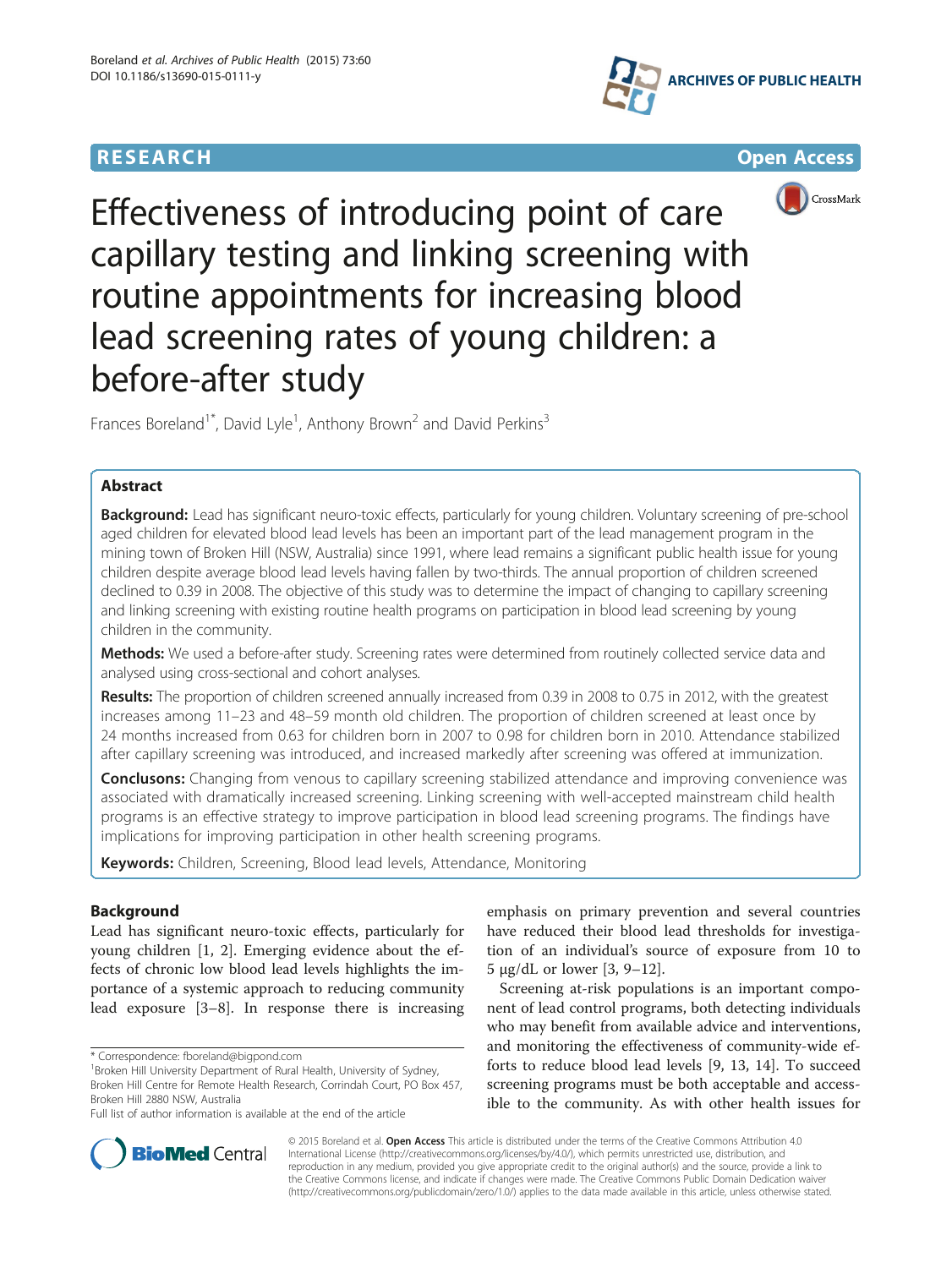which screening is appropriate, blood lead screening is more acceptable when it is less invasive, easily accessible, and when people believe something can be done about the health issue if a problem is detected [\[15](#page-6-0)]. Participation in blood lead screening programs varies widely, and may be very difficult to increase [\[15](#page-6-0)–[18\]](#page-6-0).

Voluntary screening of pre-school aged children for elevated blood lead levels has been an important part of the lead management program in Broken Hill (NSW, Australia) since 1991, when lead was identified as an important community public health issue [[19](#page-6-0)]. The average blood lead level of 1–4 year old children has fallen by 67 % since 1991. However, lead is still an important public health issue for the local community, with 21 % of children screened in 2012 having blood lead levels of 10 μg/dLor higher [[1, 20](#page-6-0)].

During the 1990s the proportion of eligible children screened each year varied markedly: 0.50–0.65 were screened most years; screening peaked at 0.72 in 1994 and 0.73 in 1998 in response to more intensive program activity and reached a low of 0.39 in 1993 when program activity was minimal due to restricted funding [\[19](#page-6-0)]. The lead management program initially operated as a separate entity, but in 2001 it was integrated with mainstream services to ensure its sustainability; subsequently funding decreased significantly. Attendance at screening declined steadily, from 0.56 in 2001 to 0.39 for all 1–4 year old children in 2008; and to 0.25 for Indigenous children in 2009 [\[19](#page-6-0)–[21\]](#page-6-0). Community consultations identified several possible barriers to attending screening including parental perceptions that the collection of the blood sample caused discomfort to children and access to the weekly screening clinic was inconvenient, and highlighted the importance of screening occurring within a culturally acceptable model [\[22, 23\]](#page-6-0).

The aim of this study is to evaluate the effectiveness of changes to the blood lead screening protocol to examine:

- 1. the impact of the changes on cumulative and overall blood lead screening rates and service provision, and the relative importance of changing the screening method and improving access;
- 2. whether all children have benefited from the changes and if further outreach is required for any particular group;
- 3. the effect of changing to capillary screening on the estimate of the underlying mean blood lead level.

# Method

## Study design

A before-after study based on routinely collected data.

### The intervention

Capillary screening using the LeadCare II was introduced in October 2008 and subsequently linked with existing well-accepted programs to improve accessibility and convenience for parents as described below. From 2010 screening was incorporated into routine healthy children checks at the local Indigenous health service (rather than being available once or twice a year). From 2011 screening was offered when children attended the mainstream community health service for immunization (offered at 18 month immunization from March and for all immunizations— 12 months, 18 months and 4 years—from September). Text message (SMS) appointment reminders were also introduced by the mainstream health service in May 2011. Confirmatory venous tests are offered for blood leads  $\geq$ 15 μg/dL.

The LeadCare II is a point of care testing device for analyzing whole blood lead samples; it received a Clinical Laboratory Improvement Ammendment of 1988 (CLIA) waiver in 2006. It was the only commercially available point of care testing euipment for measuring blood lead levels. FDA has approved this technology for blood lead testing in non-traditional laboratory settings as long as appropriate training and finger cleaning procedures are instituted [[24\]](#page-6-0).

# Data sources

Numerator data for all analyses were obtained from routinely collected data extracted from the Lead Management Program ACCESS database, which contains information on all blood lead tests conducted at both the mainstream and Indigenous health clinics. Data were extracted for all 7–59 month old children who had a blood lead test between 1/1/2005 and 31/12/2012 (approximately 10,100 records) and were resident in Broken Hill at the time. The items extracted were: birth date, sex, date of test, address, area of town and numeric identifier (assigned at first blood lead test). Address was used to code for one of five lead risk zones within Broken Hill and then removed from the dataset to protect confidentiality. Thirteen records (six children) were excluded from further analysis because the child's residential address could not be confirmed (for example, was listed as a post office box) and 11 records (five children) because sex was not documented. This left data on 2287 children for analysis.

The number of children usually resident in each locality was used as the denominator for calculating annual attendance rates and was estimated using 2006 and 2011 Australian Bureau of Statistics (ABS) census data [\[25, 26](#page-6-0)]. Change between the two censuses was assumed to be linear. The number of children born to mothers resident in Broken Hill was used as the denominator for cohort attendance rates and was estimated from the NSW Midwives Database (NMD) (Centre for Epidemiology and Research, NSW Ministry of Health). Analysis was conducted using Microsoft Excel 2010 and SAS 9.4.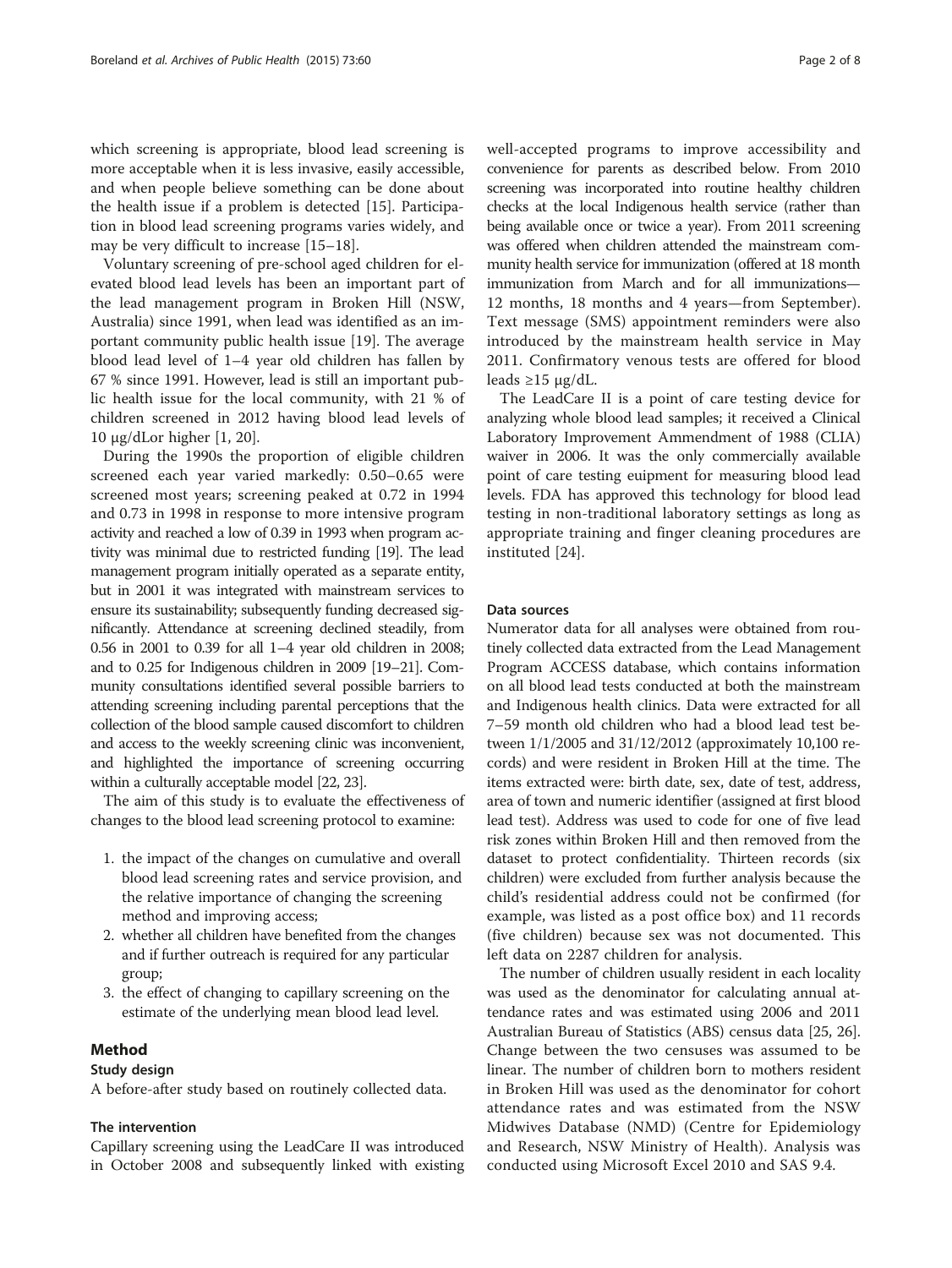#### Analysis

To assess the impact of changes to the screening protocol on cumulative attendance rates, we calculated the proportion of children screened at least once by 12, 18, 24, 48 and 59 months for each annual birth cohort between 2005 and 2011.

To examine the effect of the changes on service provision, all available screening data was used to calculate the number of days screening was available each calendar year and the average number of children screened each day.

We examined the change in overall attendance after the new screening method was introduced and after screening was linked with immunization and SMS reminders introduced. To facilitate comparison with previous publications [[19](#page-6-0), [27](#page-6-0)] this analysis was restricted to 12–59 month old children. If a child was screened more than once in a calendar year, only the first test was included to avoid double counting. Piecewise linear regression was used to allow (and test for) change in slope at chosen cut-points to compare the trend in the proportion of children screened during three periods: 2005–2008 when venous screening was available; 2008–2010 when capillary screening was available and 2010–2012 when screening was linked with immunization and text reminders introduced. The significance of the change in proportion of children screened at the beginning and end of each period was assessed by calculating the difference in proportions and associated 95 % confidence intervals.

To assess whether all children in the community have benefited from the changes to the screening protocol and if further outreach is required for any particular group, we estimated the proportion of 12–59 month old children screened in a given year and used stratified analysis to examine the impact of age, gender, locality and year of testing on attendance rates. Difference in proportions and associated confidence intervals were used to compare attendance at particular time points. For these analyses, tests occurring before a child's first birthday were excluded, and if a 12–59 month old child had more than one test in a calendar year only the first test was used. The two areas with the highest environmental lead risk (zones 1 and 2) had small numbers of children, and were combined for all analyses to improve the robustness of estimates.

Because capillary screening returns slighlty higher values than venous, we calculated geometric mean and 95 % confidence intervals for 12–59 month old children for 2005–2012 to determine whether there was a consistent difference in mean after the change to capillary testing. Geometric means were used because the blood lead values were not normally distributed without the logarithimic transformation. As a further check we also calculated the annual proportion of children with test results equal to or greater than 5 and 10 μg/dL.

#### Ethical approval

The study was approved by the Greater Western Area Health Service Human Research Ethics Committee (Reference No. HREC/11/GWAHS/7) and the approval was accepted by the Executive Committee of the University of Sydney Human Research Ethics Committee (Reference No. 13716).

## Results

# Attendance by birth cohort

The change to capillary screening was associated with a marked increase in screening among children who were less than 12 months old when the change was introduced (Fig. [1](#page-3-0)). The proportion of children screened by 12 months was 0.39 for children born in 2007 compared with 0.60 for children born in 2008 (0.21 increase; 95 % confidence intervals increase of 0.12–0.29). However, screening rates of children who were older when capillary screening was introduced did not increase. For example, children born in 2007, who were 10–22 months when capillary screening was introduced in October 2008, had slightly lower cumulative screening rates by 24 months than children born in 2006 (0.63 and 0.69 respectively, 0.06 reduction in screening, 95 % confidence intervals increase of 0.14 reduction to 0.03 increase). Estimated cumulative attendance for screening was slightly above 100 % for children born in 2008, 2009 and 2010 (106, 105 and 105 % respectively).

Offering screening when children attended for immunization markedly increased screening rates. The proportion of children screened at least once by 24 months increased from 0.63 for children born in 2007 to 0.98 for children born in 2010 (0.34 increase in screening, 95 % confidence intervals increase of 0.28–0.41).

### Service availability

The number of days when screening was available more than doubled after screening was offered to children attending for immunization, from 80 screening days in 2010 to 184 screening days in 2012 (Table [1](#page-3-0)). Although the average number of children screened per screening day decreased by a quarter during the same period, the number of children screened per year increased by 70 %.

#### Overall screening participation

Overall participation of 12–59 month old children in screening showed three distinct phases (Fig. [2\)](#page-4-0). From 2005 to 2008 the proportion of children screened annually decreased from 0.59 in 2005 to 0.39 in 2008 (decrease = 0.29; 95 % CI decrease of 0.16–0.25) and regression analysis estimated attendance was falling steadily at about 6 % per year:  $y = 0.58207 - 0.06197$ , P = 0.0068; where the intercept (0.58207) gives the predicted proportion screened in 2005 and the coefficient for year (−0.06197) gives the expected change per year from 2005 to 2008. After capillary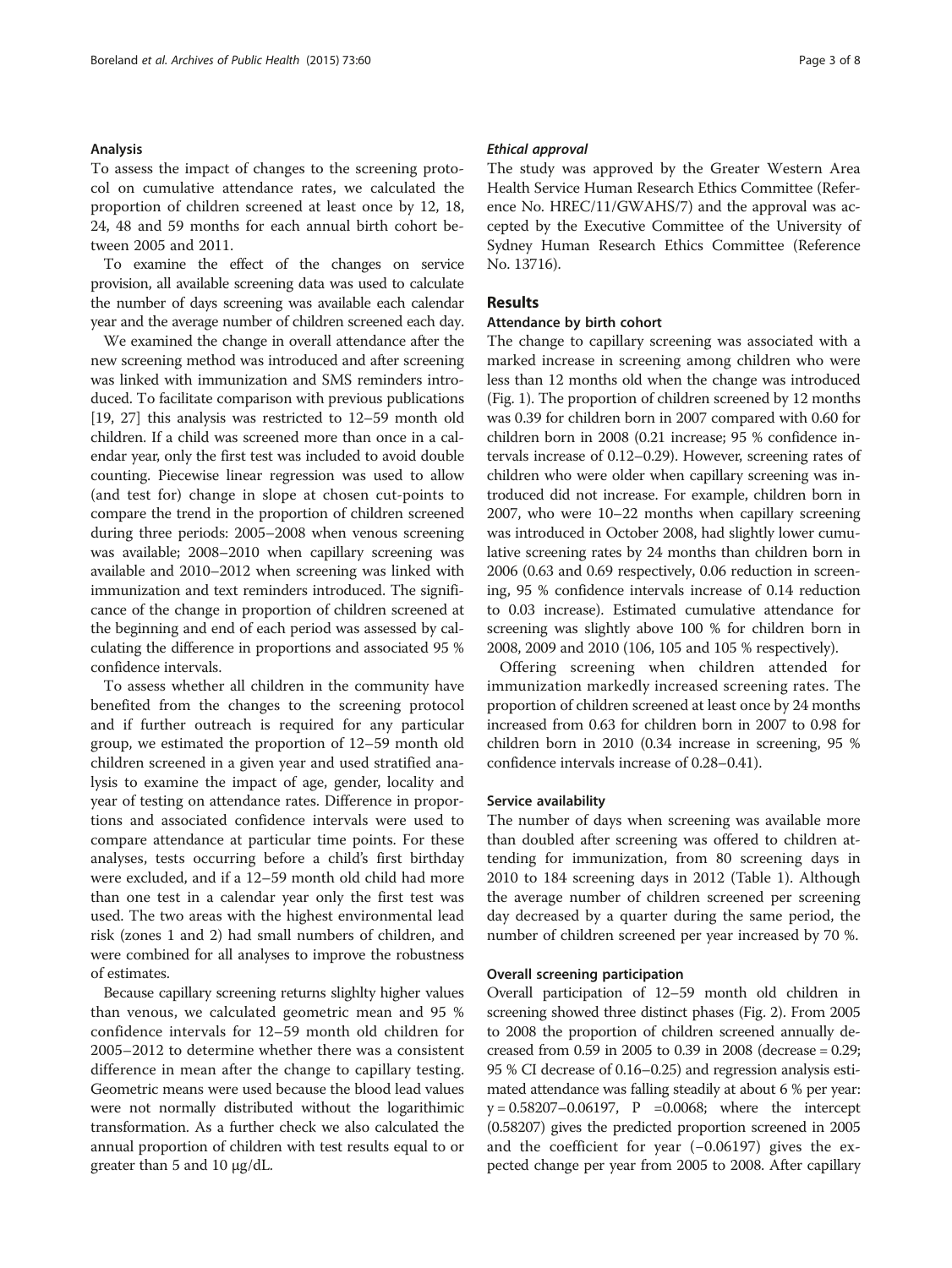<span id="page-3-0"></span>

screening was introduced the proportion of children screened increased slightly from 0.39 in 2008 to 0.44 in 2010 (increase of 0.05; 95 % CI increase of 0.00–0.09) and regression analysis confirmed the underlying trend had changed direction, with attendance predicted to increase by about 9 % per year from 2008 to 2010:  $y = 0.58207 -$ 0.06197 + 0.08782; P =0.0288. Attendance increased markedly when screening was linked with immunization and SMS reminders were introduced, rising to 0.75 in 2012 (increase of 0.31, 95 % CI increase of 0.27–0.35) and regression analysis confirmed a significant change in underlying trend, with attendance predicted to increase by 13 % per year for 2010–2012: y = 0.58207–0.06197 + 0.08782 +  $0.13048; P = 0.0158.$ 

#### Locality, age and gender specific attendance rates

At the beginning of the study period children living in the highest lead risk zones were more likely to attend than children living in other areas (0.90 vs 0.51 %–0.57; difference =  $0.33$ ,  $95$  % CI difference of  $0.26-0.40$ ) but their attendance declined more rapidly and by 2010 was similar to that of children living in other areas (0. 48 vs 0.33–0.46). Attendance increased for children living in all areas of town after screening was linked with immunization, but increased more slowly for children living in the highest lead risk districts; so that by 2012 their attendance was midrange (0.71 vs 0.64–0.80).

One-year-old (i.e., 12–23 months) children consistently had the highest annual attendance rates across the study period. Prior to the introduction of capillary screening this ranged from 0.75 in 2005 to 0.53 on 2008. Attendance increased markedly after screening was offered with the 18-month immunization in 2011. By 2012, 1.00 (238, from an estimated population of 233) of 1-year-olds were screened. Four-year old children consistently had lower screening rates than younger children (0.24–0.43 vs 0.37– 0.59 for 3-year olds and 0.43–0.66 for 2-year-olds) until screening was offered with the 4-year-old immunization in 2011, after which their attendance increased markedly and slightly exceeded that of 2 and 3 year olds (0.73 vs 0.61–0.62).

In most years screening rates were 0.08–0.10 higher for boys than girls; both showed similar changes in attendance over time.

Table 1 Estimated birth cohorts, attendance at blood lead screening by 12–59 month old children in Broken Hill, 2005–2012: number screened, number of days on which screening was provided, and average number of children screened per day

|                                                    | 2005  | 2006 | 2007 | 2008 <sup>a</sup> | 2009 | 2010 <sup>b</sup> | 2011 <sup>c</sup> | 2012   |
|----------------------------------------------------|-------|------|------|-------------------|------|-------------------|-------------------|--------|
| Estimated birth cohort (NMD)                       | 237   | 218  | 240  | 236               | 216  | 228               | 190               | $\sim$ |
| Children screened                                  | 563   | 456  | 456  | 361               | 376  | 397               | 554               | 665    |
| Number of screening days                           | 53    | 46   | 53   | 72                | 76   | 80                | 148               | 184    |
| Average number children screened per screening day | 10.34 | 9.76 | 8.66 | 5.01              | 4.75 |                   |                   | 3.66   |

<sup>a</sup>Capillary introduced October 2008

<sup>b</sup>Screening regularly available at local indigenous health clinic

c Screening offered at 18 month immunization in March and at all immunizations from September; SMS appointment reminders introduced in May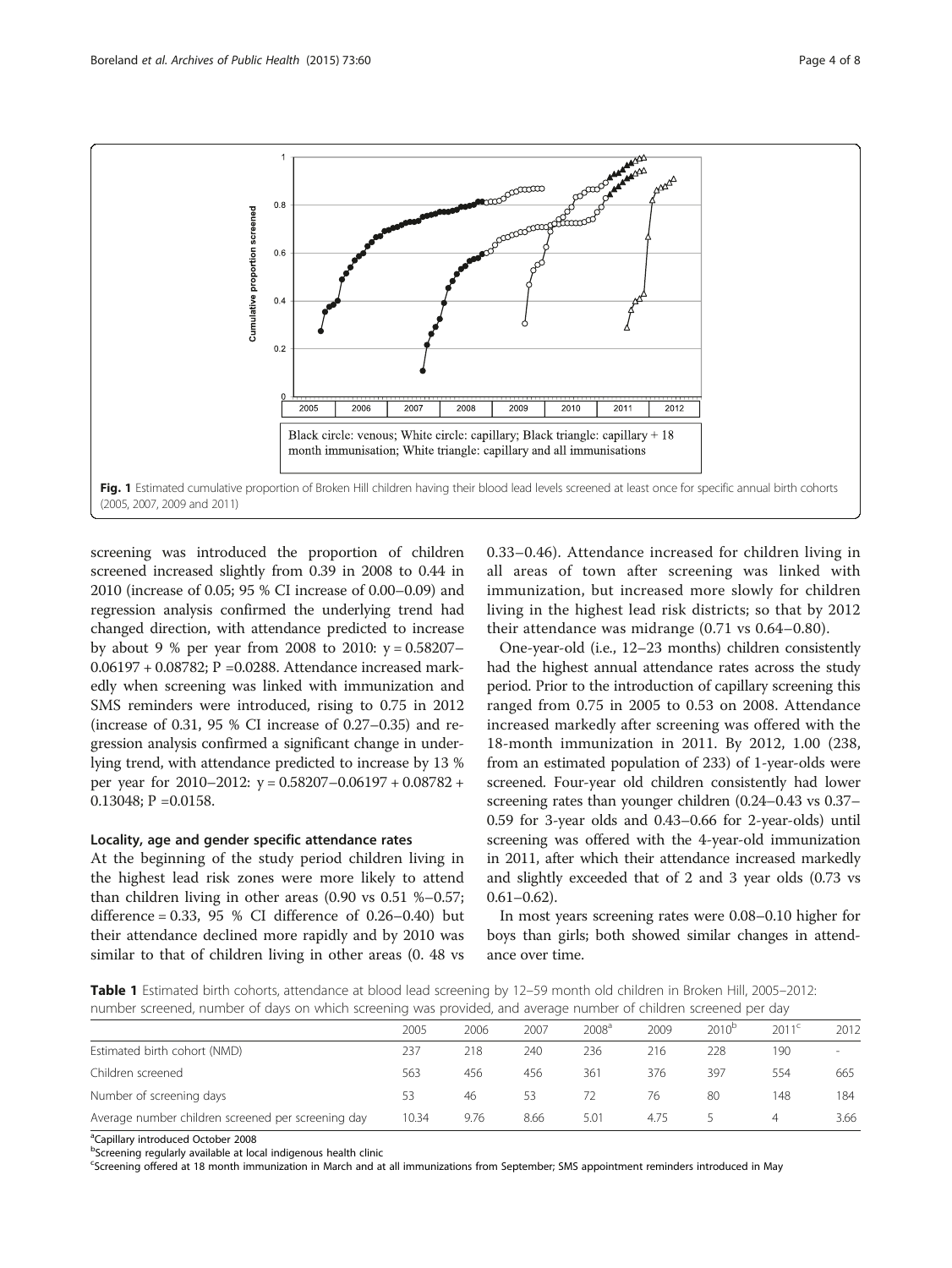<span id="page-4-0"></span>

# Effect of changing to capillary method on estimate of population blood lead levels

There was no evidence that changing to capillary sampling affected the estimate of the underlying population blood lead level (Table 2). The mean blood lead level did not increase after capillary screening was introduced, but continued to fluctuate at or slightly below levels observed during the first 3 years of the study period (when only venous sampling occurred). Similarly there was no consistent change in the proportion of children screened who had blood lead levels equal to or above 5 or 10 μg/dL (Table 2).

# **Discussion**

The changes to the screening protocol were associated with a significant increase in overall annual screening participation, from 0.39 in 2008 to 0.75 in 2012. This exceeded the program's previous highest participation rates (72 and 73 %), achieved in 1994 through a community-wide doorknock and in 1998 through heightened program activity [[19](#page-6-0)]. Importantly, attendance has increased for children in all age groups, living in all areas of town and for both boys and girls. The increased attendance has been maintained, reaching 0.78 in 2013 [[27](#page-6-0)]. By 2012 the program met local targets for screening and recommendations for universal screening in areas with high blood lead levels [\[14, 28](#page-6-0)]. Current screening rates are now among the highest reported for any established lead screening programs [\[15\]](#page-6-0).

Before these changes were made, the proportion of eligible children screened each year had declined steadily for a decade [\[20, 21\]](#page-6-0). Other long-running lead management and screening programs have reported declines in attendance over time which can be difficult to reverse [[29](#page-7-0)–[32](#page-7-0)]. Nevertheless, dissemination of screening guidelines, highlighting lead risks to local physicians and focussing on children at high risk of lead exposure have increased blood lead screening rates in some communities [[33, 34](#page-7-0)]; the increase achieved in Broken Hill exceeds these.

It is notable that the increased screening participation occurred without additional funding. Many voluntary blood lead screening programs with high participation rates are associated with substantial home remediation programs if children are found to have high blood lead levels [[32](#page-7-0), [35](#page-7-0)] or significant outreach programs [[36](#page-7-0)]. The Broken Hill program has not had the funding for either of these since 2001 and has achieved the increased participation within existing resources. While this makes it sustainable

Table 2 Annual blood lead screening metrics, Broken Hill 2005–2012; 12–59 month old children

|                                                                        | 2005 | 2006 | 2007 | 2008 | 2009 | 2010 | 201' | 2012 |
|------------------------------------------------------------------------|------|------|------|------|------|------|------|------|
| Children screened                                                      |      | 456  | 456  | 361  | 376  | 397  | 553  | 665  |
|                                                                        | 0.60 | 0.48 | 0.49 | 0.39 | 0.41 | 0.44 | 0.62 | 0.75 |
| Geometric mean (µg/dL)                                                 | 5.7  | 6.1  | 5.9  | 4.8  | 5.8  | 4.7  | 4.8  | 5.4  |
| Lower 95 % CI ( $\mu$ g/dL)                                            | 5.4  | 5.7  | 5.5  | 4.5  | 5.5  | 4.4  | 4.6  | 5.2  |
| Upper 95 % CI (µg/dL)                                                  | 6.1  | 6.5  | 6.3  | 5.2  | 6.2  | 5.0  | 5.0  | 5.7  |
| Proportion children with blood leads equal to or greater than 5 µg/dL  | 0.64 | 0.69 | 0.66 | 0.52 | 0.61 | 0.40 | 0.45 | 0.52 |
| Proportion children with blood leads equal to or greater than 10 µg/dL | 0.37 | 0.40 | 0.40 | 0.32 | 0.34 | 0.33 | 0.27 | 0.39 |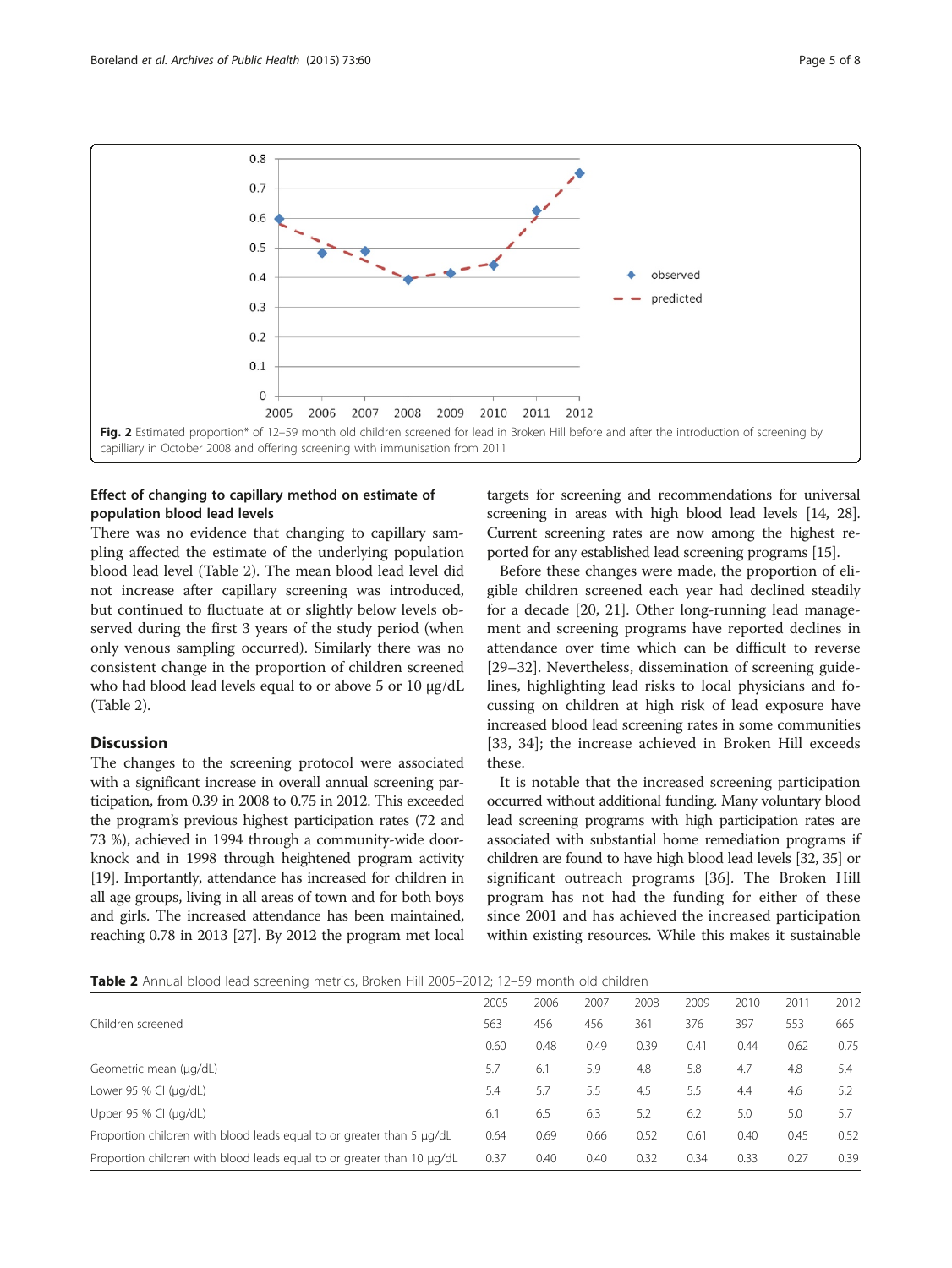from an organisational point of view, there is public frustration about the lack of community-wide action or support to help families whose children have high blood lead levels but who are unable to implement some lead risk reduction activities (e.g., putting down clean soil) because of financial constraints [[22](#page-6-0)]. A recent announcement by the NSW government to invest in a further lead abatement program for Broken Hill has been well received by the community [\[37\]](#page-7-0).

The effect of the availability of capillary screening varied with age. Attendance of children who were 12 months or younger increased significantly when capillary screening was introduced but there was no change for older children. This differential uptake by different age groups is the reason that overall attendance only increased slightly after capillary screening was introduced.

The largest increase in participation occurred after screening was linked with immunization, which is congruent with previous findings that convenience and cultural appropriateness are critical for optimizing screening rates [[34, 38, 39](#page-7-0)]. However we consider it unlikely that participation would have increased as much as it did if the screening method had not been changed to capillary. Acceptibility to the target population is an important component of screening, and parents are less willing to have children screened if they perceive that the testing method is painful [[22,](#page-6-0) [38\]](#page-7-0). Moreover, community consultations in Broken Hill had previously identified venous blood collection as contributing to reluctance to have children screened [[22](#page-6-0)]. We conclude that both capillary screening and more convenient access were important for increasing screening participation in Broken Hill.

Increased screening participation does not necessarily indicate increased community awareness of lead as a health issue, or better health outcomes. Nevertheless, while increased screening participation will not in itself reduce community lead risk, it is still an important achievement. Screening provides a point of interaction between health professionals and the community, and importantly the results of screening have confirmed lead is still an important public health issue in Broken Hill and provided the basis for advocacy for increased funding to reduce community lead exposure.

It is unclear how the change to capillary screening affected the estimate of the population blood lead level and proportion of children with blood lead levels ≥5 μg/dL and ≥10 μg/dL. We would have expected a one-off increase in estimates of the mean blood lead level and proportions of children with blood lead ≥5 μg/dL and 10 μg/dL (refs) [[40\]](#page-7-0), but this did not happen. Instead these estimates fluctuated at or slightly below the previously observed range. It may be that the increase in estimates that would have been expected from the change in method has been compensated for by accessing a much greater proportion of the population. From a primary prevention perspective, it is important that the capillary method has not given false negatives. The suitability of the current equipment will need to be reviewed in light of the recent reduction of the Australian threshold for investigation of an individual's lead exposure to 5 μg/dL [\[41\]](#page-7-0).

The study has two limitations. The first arises from using administrative data sets to calculate denominators. Denominators for the cross-sectional analyses were estimated from the 2005 and 2011 Australian Censuses. We assumed that change between census years was linear but that may not have been the case. Similarly, there is some uncertainlty with the data on the NSW Midwives Data Collection, which was used to estimate denominators for the cohort analysis, due to a time delay in entering data for children born out of state, and the fact it does not account for in/out migrationafter birth. These factors would account for cumulative cohort attendance rates exceeding 100 % in some years.

The use of a before and after study limited our ability to examine for other factors that might have influenced screening rates, and to consider the possibility that offering venous screening at routine visits may have similarly increased attendance. However, attendance rates had been declining steadily since 2001 and the decline stopped the same year capillary screening was introduced. Attendance increased by 5 % over the next 2 years, mainly among infants presenting for their first test (prior to providing screening alongside other well-accepted mainstream programs). Previous evidence [[22\]](#page-6-0) suggested the use of venipuncture had resulted in parental reluctance to attend thus we consider the change in screening method was most likely explanation for increased participation in this age group. During the 1990s screening rates peaked during times of increased program activity, but there was no increased program activity during the study period. Similarly because the study was undertaken in one community and there is no control community we can't rule out broader factors (such as national health promotion campaigns) which could have increased screening, although we are unaware of any such campaigns having occurred during the study period.

#### Conclusions

Making changes to a long standing blood lead screening protocol successfully increased participation. Using a screening method acceptable to the community and providing screening alongside other well-accepted mainstream programs for children has the potential to improve participation in other blood lead screening programs. These findings also have implications for improving participation in other health screening programs. Further research is required to assess the effectiveness of this approach in other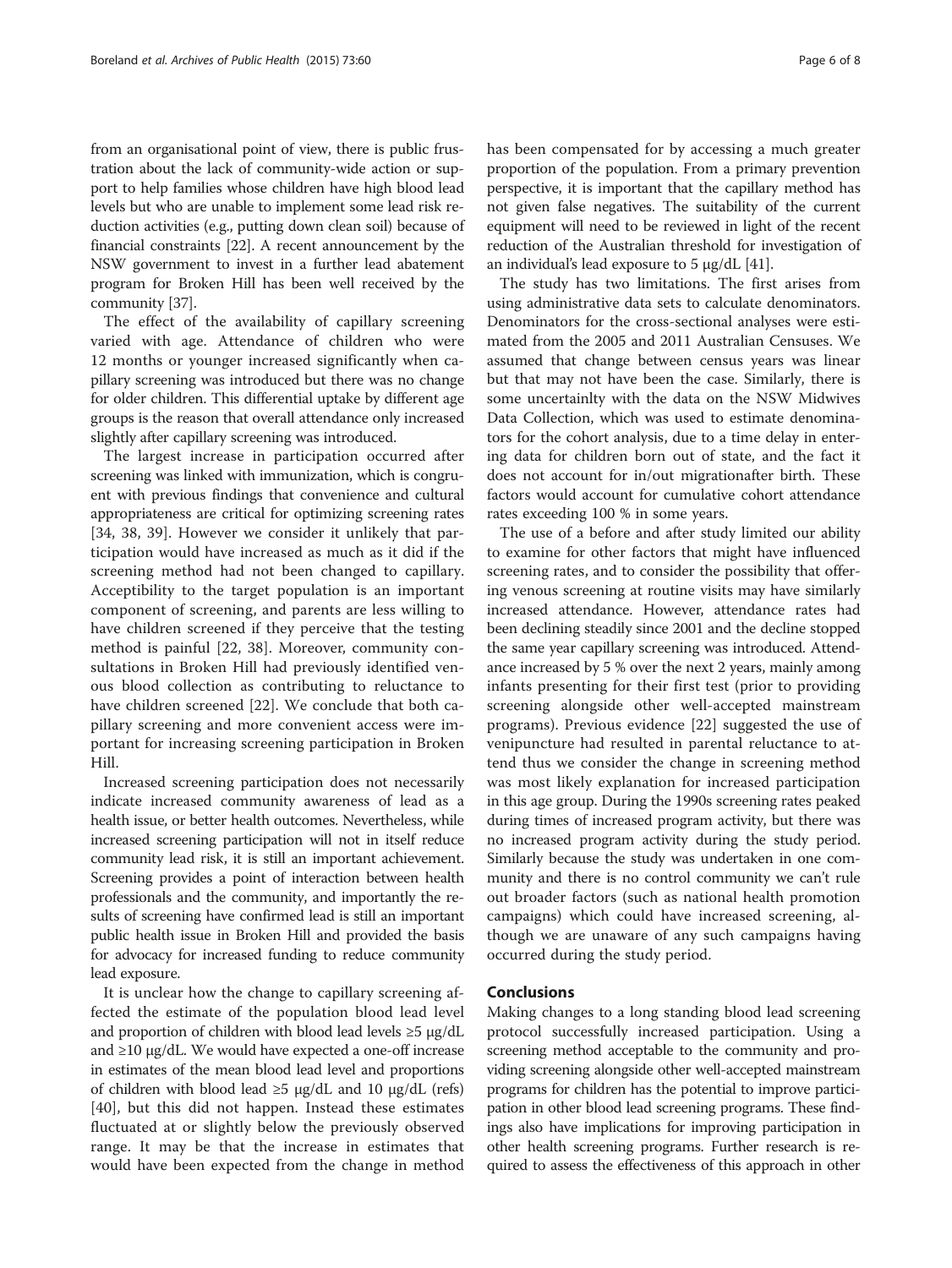<span id="page-6-0"></span>communities, whether the improved attendance is maintained in the medium to long term, and whether participation rates can be increased to acceptable levels by increasing the convenience of access alone.

#### Competing interests

There are minimal competing interests associated with this study, and we consider those that do exist do not pose any ethical risk. The study was funded internally by the employer of the first two authors (Broken Hill University Department of Rural Health, University of Sydney), by a PhD scholarship from the University of Sydney awarded to the first author and by a small research grant awarded to the first author by the Australian Rural Health Research Collaboration. The first author was a Technical Officer with the Broken Hill Lead Management Program from 1994 to 2000, and has evaluated aspects of lead management in Broken Hill since 1996. She has been a member of the Broken Hill Lead Reference Group and Lead Steering Group since 2008. The second author had been involved with evaluating aspects of lead management in Broken Hill since 1994, and has been a member of the Broken Hill Lead Reference Group and Lead Steering Group since 2008. The third author was a member of the Broken Hill Lead Steering Group in 2008 and 2009.

#### Authors' contributions

The study was part of FBs PhD; DL, AT and DP are the PhD supervisors. FB conceived the idea, designed the study, carried out all data analysis apart from the piecewise linear regression, interpreted the results, drafted and edited the paper. DL and AT contributed to refinement of the study and analytical design; DL, AT and DP all contributed significantly to shaping the final draft of the paper. Thanks to Petra Macaskill for undertaking and interpreting the piecewise linear regression. All authors read and approved the final manuscript.

#### Acknowledgements

The study was supported by a University of Sydney Postgraduate Award, the Australian Department of Health and Ageing Primary Health Care Research and Development Program and the Australian Rural Health Research Collaboration. Margaret Lesjak extracted data from the Lead Management Program database. Petra Macaskill undertoook the piecewise linear regression. The Broken Hill University Department of Rural Health is funded by the Commonwealth Department of Health.

#### Author details

<sup>1</sup> Broken Hill University Department of Rural Health, University of Sydney, Broken Hill Centre for Remote Health Research, Corrindah Court, PO Box 457, Broken Hill 2880 NSW, Australia. <sup>2</sup>School of Rural Health. University Of Sydney, 11 Moran Drive, Dubbo 2830 NSW, Australia. <sup>3</sup>Centre for Rural and Remote Mental Health, University of Newcastle, c/o Bloomfield Hospital Forest Road, Orange 2800 NSW, Australia.

#### Received: 13 May 2015 Accepted: 10 November 2015 Published online: 29 December 2015

#### References

- 1. Lead Exposure and Health effects in Australia NHMRC position. [https://](https://www.nhmrc.gov.au/your-health/lead-exposure-and-health-effects) [www.nhmrc.gov.au/your-health/lead-exposure-and-health-effects.](https://www.nhmrc.gov.au/your-health/lead-exposure-and-health-effects) Accessed 12 May 2014.
- NSW Lead Reference Centre: Lead Safe: A guide for health care professionals., vol. 1: New South Wales Environment Protection Authority; 1997. [https://www.lead.org.au/fs/lead\\_safe/A\\_Guide\\_For\\_Health\\_Care\\_](https://www.lead.org.au/fs/lead_safe/A_Guide_For_Health_Care_Professionals_Lead_Safe.pdf) [Professionals\\_Lead\\_Safe.pdf.](https://www.lead.org.au/fs/lead_safe/A_Guide_For_Health_Care_Professionals_Lead_Safe.pdf)
- 3. Wilhelm M, Heinzow B, Angerer J, Schulze C. Reassessment of critical lead effects by the German Human Biomonitoring Commission results in suspension of the human biomonitoring values (HBM I and HBM II) for lead in blood of children and adults. Int J Hyg Environ Health. 2010;213:265–9.
- 4. Mazumdar M, Bellinger DC, Gregas M, Abanilla K, Bacic J, Needleman HL. Low-level environmental lead exposure in childhood and adult intellectual function: a follow-up study. Environ Health. 2011;10:24.
- 5. Jedrychowski W, Perera FP, Jankowski J, Mrozek-Budzyn D, Mroz E, Flak E, et al. Very low prenatal exposure to lead and mental development of children

in infancy and early childhood: Krakow prospective cohort study. Neuroepidemiology. 2009;32(4):270–8.

- 6. Kim Y, Cho SC, Kim BN, Hong YC, Shin MS, Yoo HJ, et al. Association between blood lead levels (<5 μg/dL) and inattention-hyperactivity and neurocognitive profiles in school-aged Korean children. Sci Total Environ. 2010;408(23):5737–43.
- 7. Rossi E. Low level environmental lead exposure–a continuing challenge. Clin Biochem Rev. 2008;29(2):63–70.
- 8. Wells E, Navas-Acien A, Herbstman JB, Apelberg BJ, Silbergeld EK, Caldwell KL, et al. Low-level lead exposure and elevations in blood pressure during pregnancy. Environ Health Perspect. 2011;119(5):664–9.
- 9. Centers for Disease Control and Prevention: CDC Response to Advisory Committee on Childhood Lead Poisoning Prevention Recommendations in "Low Level Lead Exposure Harms Children: A Renewed Call of Primary Prevention". 2012. [http://www.cdc.gov/nceh/lead/acclpp/cdc\\_](http://www.cdc.gov/nceh/lead/acclpp/cdc_response_lead_exposure_recs.pdf) [response\\_lead\\_exposure\\_recs.pdf.](http://www.cdc.gov/nceh/lead/acclpp/cdc_response_lead_exposure_recs.pdf) Accessed 15 May 2015.
- 10. Health Canada. Risk management strategy for lead. Minister of Health: Ottawa; 2013.
- 11. Lanphear BP, Dietrich KN, Berger O. Prevention of lead toxicity in US children. Ambul Pediatr. 2003;3(1):27–36.
- 12. Taylor MP, Schniering CA, Lanphear BP, Jones AL. Lessons learned on lead poisoning in children: one-hundred years on from Turner's declaration. J Paediatr Child Health. 2011;47(12):849–56.
- 13. Keeshan B, Avener C, Abramson A, Brennan J, Hill E, Maclean J, et al. Barriers to pediatric lead screening: implications from a web-based survey of Vermont pediatricians. Clin Pediatr (Philadelphia). 2010;49(7):656–63.
- 14. Wengrovitz AM, Brown MJ, Advisory Committee on Childhood Lead Poisoning, Division of Environmental and Emergency Health Services, National Center for Environmental Health, Prevention. CfDCa: recommendations for blood lead screening of Medicaid-eligible children aged 1–5 years: an updated approach to targeting a group at high risk. MMWR Recomm Rep. 2009;58(RR-9):1–11.
- 15. Boreland F, Lyle D. Screening children for elevated blood lead learnings from the literature. Sci Total Environ. 2008;390:13–22.
- 16. Kegler MC, Malcoe LH, Kegler SR, Lynch RA, Toliver R. Caregiver beliefs and behaviours in the prevention of childhood lead poisoning. Fam Commun Health. 1999;22:50–65.
- 17. National Academy of Sciences. Human health risk assessment in the Couer d'Alene River Basin. In: Superfund and Mining Megasites - Lessons from the Couer d'Alene River Basin. Washington DC: National Academic Press; 2005.
- 18. Washington State Department of Health. Health Consultation: Leroi Company Smelter lead exposure investigation results. In: U.S. Department of health and Human Services. 2005.
- 19. Lyle DM, Phillips AR, Balding WA, Burke H, Stokes D, Corbett S, et al. Dealing with lead in Broken Hill – trends in blood lead levels in young children 1991–2003. Sci Total Environ. 2006;359:111–9.
- 20. Population Health Unit of Western NSW & Far West Local Health District. Lead Health Report – children less than 5 years old in Broken Hill. Broken Hill: Population Health Unit of Western NSW & Far West Local Health District; 2013.
- 21. Boreland F, Lyle D. Using performance indicators to monitor attendance at the Broken Hill blood lead screening clinic. Environ Res. 2009;109(3):267–72.
- 22. Kardamanidis K, Lyle D, Boreland F. Environmental lead management in Broken Hill: addressing decreasing blood lead screening rates. NSW Public Health Bull. 2008;19(9–10):180–2.
- 23. Thomas S, Boreland F, Lyle D. Improving participation by Aboriginal children in blood lead screening services in Broken Hill. NSW Public Health Bull. 2012;23(11–12):234–8.
- 24. Advisory Committee on Childhood Lead Poisoning Prevention Of the Centers for Disease Control and Prevention: Guidelines for Measuring Lead in Blood Using Point of Care Instruments. 2013. [http://www.cdc.gov/nceh/](http://www.cdc.gov/nceh/lead/acclpp/20131024_pocguidelines_final.pdf) [lead/acclpp/20131024\\_pocguidelines\\_final.pdf.](http://www.cdc.gov/nceh/lead/acclpp/20131024_pocguidelines_final.pdf) Accessed 30 January 2015.
- 25. 2006 Census of Population and Housing. [www.abs.gov.au](http://www.abs.gov.au)
- 26. 2011 Census of Population and Housing, Broken Hill (1007). Table B01: Selected person characteristics by sex.. [http://www.censusdata.abs.gov.au/](http://www.censusdata.abs.gov.au/census_services/getproduct/census/2011/communityprofile/1007?opendocument&navpos=230) [census\\_services/getproduct/census/2011/communityprofile/1007?](http://www.censusdata.abs.gov.au/census_services/getproduct/census/2011/communityprofile/1007?opendocument&navpos=230) [opendocument&navpos=230.](http://www.censusdata.abs.gov.au/census_services/getproduct/census/2011/communityprofile/1007?opendocument&navpos=230) Accessed 23 January 2013.
- 27. Lead it's in our hands: blood lead testing. 2014. [http://www.leadnsw.com.](http://www.leadnsw.com.au/#!blood-lead-testing/czyz) [au/#!blood-lead-testing/czyz](http://www.leadnsw.com.au/#!blood-lead-testing/czyz). Accessed 30 July 2014.
- 28. Kardamanidis K, Boreland F, Lyle D. Review of blood lead screening in Broken Hill pre-school aged children. Broken HIll: Broken Hill Centre for Remote Health Research; 2008. ISBN: 978-0-9752257-2-1.